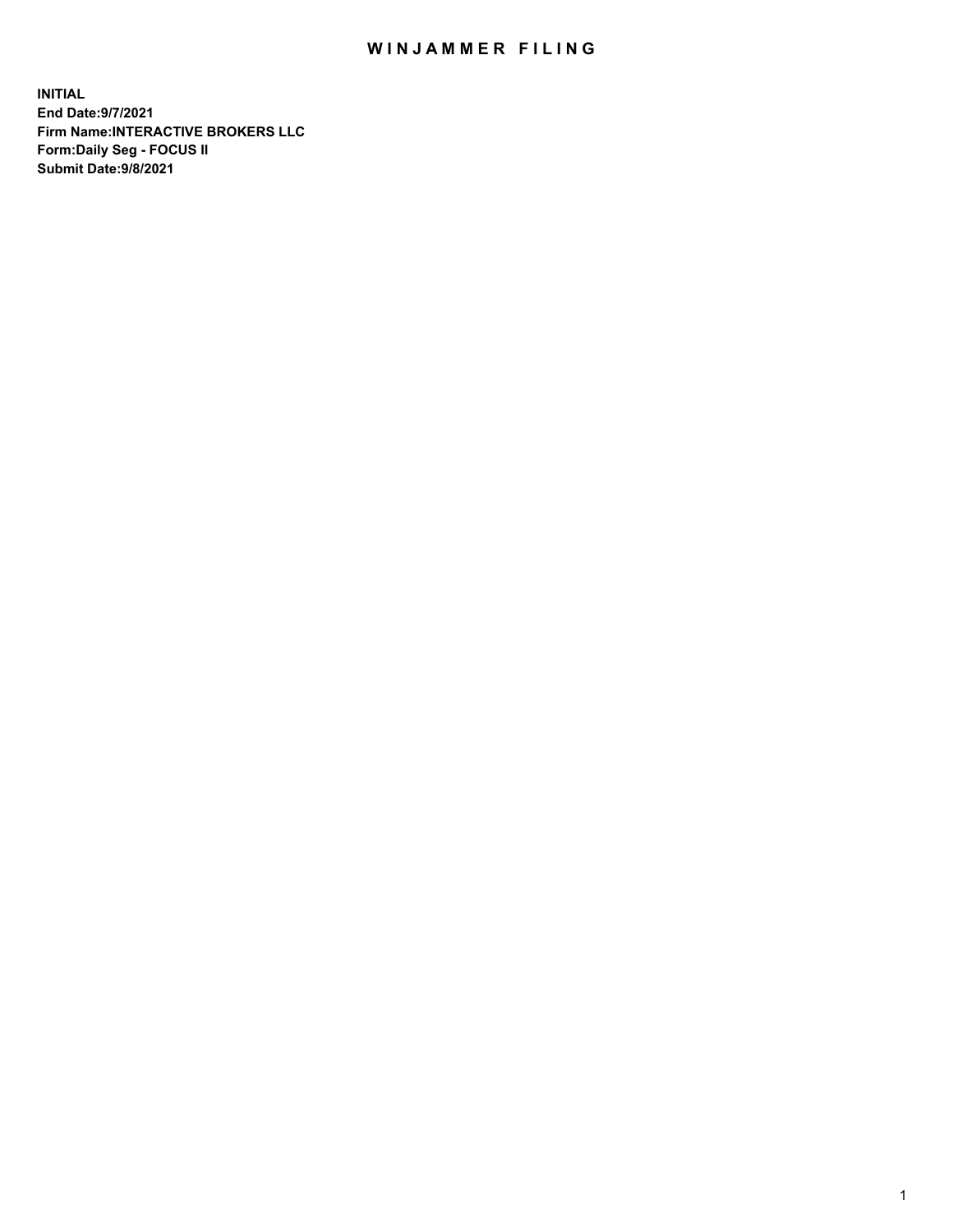**INITIAL End Date:9/7/2021 Firm Name:INTERACTIVE BROKERS LLC Form:Daily Seg - FOCUS II Submit Date:9/8/2021 Daily Segregation - Cover Page**

| Name of Company                                                                                                                                                                                                                                                                                                                | <b>INTERACTIVE BROKERS LLC</b>                                                                  |
|--------------------------------------------------------------------------------------------------------------------------------------------------------------------------------------------------------------------------------------------------------------------------------------------------------------------------------|-------------------------------------------------------------------------------------------------|
| <b>Contact Name</b>                                                                                                                                                                                                                                                                                                            | <b>James Menicucci</b>                                                                          |
| <b>Contact Phone Number</b>                                                                                                                                                                                                                                                                                                    | 203-618-8085                                                                                    |
| <b>Contact Email Address</b>                                                                                                                                                                                                                                                                                                   | jmenicucci@interactivebrokers.c<br>om                                                           |
| FCM's Customer Segregated Funds Residual Interest Target (choose one):<br>a. Minimum dollar amount: ; or<br>b. Minimum percentage of customer segregated funds required:% ; or<br>c. Dollar amount range between: and; or<br>d. Percentage range of customer segregated funds required between:% and%.                         | $\overline{\mathbf{0}}$<br>$\overline{\mathbf{0}}$<br>155,000,000 245,000,000<br>0 <sub>0</sub> |
| FCM's Customer Secured Amount Funds Residual Interest Target (choose one):<br>a. Minimum dollar amount: ; or<br>b. Minimum percentage of customer secured funds required:%; or<br>c. Dollar amount range between: and; or<br>d. Percentage range of customer secured funds required between:% and%.                            | $\overline{\mathbf{0}}$<br>$\mathbf 0$<br>80,000,000 120,000,000<br>0 <sub>0</sub>              |
| FCM's Cleared Swaps Customer Collateral Residual Interest Target (choose one):<br>a. Minimum dollar amount: ; or<br>b. Minimum percentage of cleared swaps customer collateral required:% ; or<br>c. Dollar amount range between: and; or<br>d. Percentage range of cleared swaps customer collateral required between:% and%. | $\overline{\mathbf{0}}$<br>$\underline{\mathbf{0}}$<br>0 <sub>0</sub><br>0 <sub>0</sub>         |

Attach supporting documents CH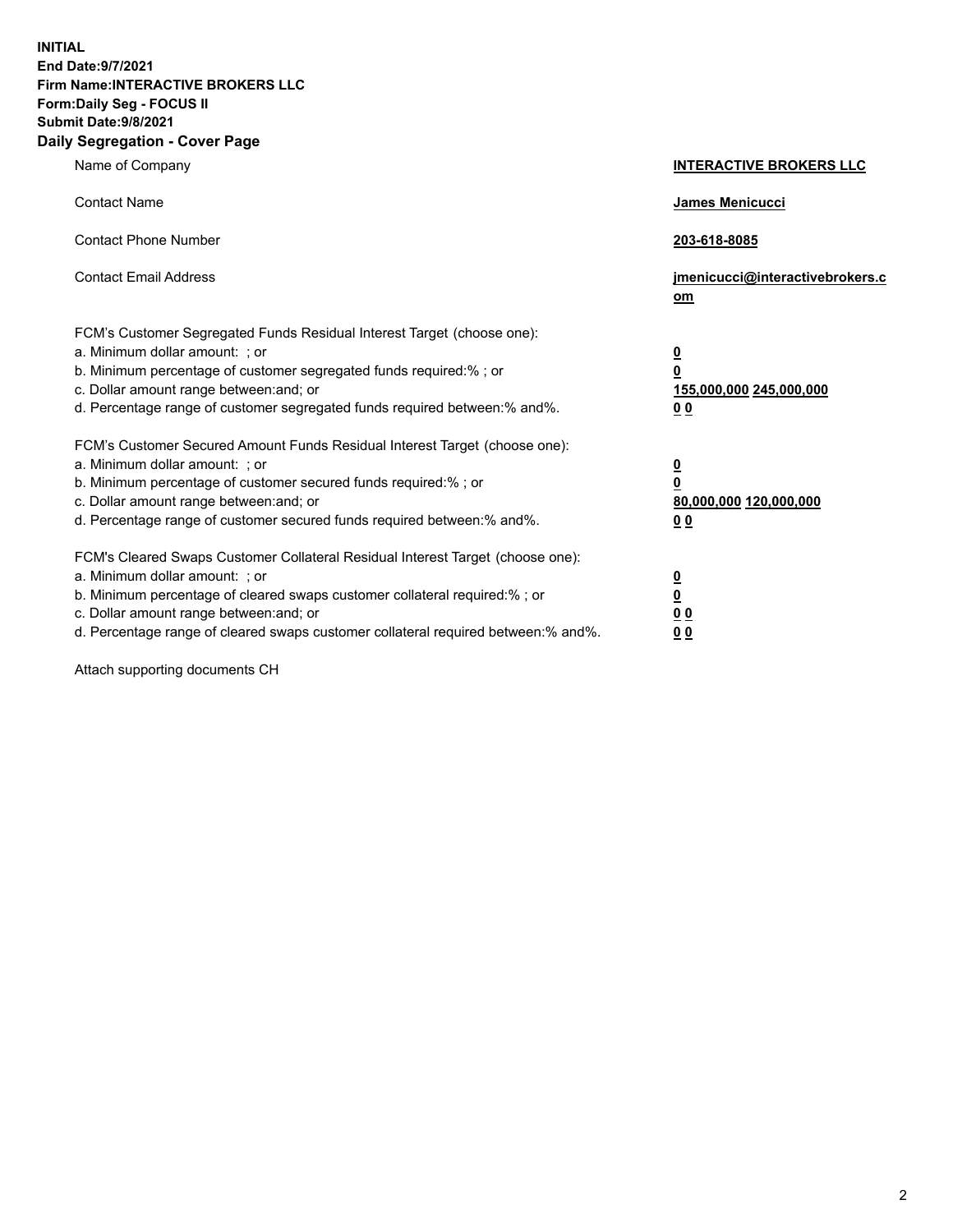## **INITIAL End Date:9/7/2021 Firm Name:INTERACTIVE BROKERS LLC Form:Daily Seg - FOCUS II Submit Date:9/8/2021 Daily Segregation - Secured Amounts**

|     | 2011, Ocgi ogation - Oceaned Anioania                                                       |                                   |
|-----|---------------------------------------------------------------------------------------------|-----------------------------------|
|     | Foreign Futures and Foreign Options Secured Amounts                                         |                                   |
|     | Amount required to be set aside pursuant to law, rule or regulation of a foreign            | $0$ [7305]                        |
|     | government or a rule of a self-regulatory organization authorized thereunder                |                                   |
| 1.  | Net ledger balance - Foreign Futures and Foreign Option Trading - All Customers             |                                   |
|     | A. Cash                                                                                     | 499,808,685 [7315]                |
|     | B. Securities (at market)                                                                   | $0$ [7317]                        |
| 2.  | Net unrealized profit (loss) in open futures contracts traded on a foreign board of trade   | 15,112,414 [7325]                 |
| 3.  | Exchange traded options                                                                     |                                   |
|     | a. Market value of open option contracts purchased on a foreign board of trade              | 186,668 [7335]                    |
|     | b. Market value of open contracts granted (sold) on a foreign board of trade                | -78,250 [7337]                    |
| 4.  | Net equity (deficit) (add lines 1. 2. and 3.)                                               | 515,029,517 [7345]                |
| 5.  | Account liquidating to a deficit and account with a debit balances - gross amount           | 4,261 [7351]                      |
|     | Less: amount offset by customer owned securities                                            | 0 [7352] 4,261 [7354]             |
| 6.  | Amount required to be set aside as the secured amount - Net Liquidating Equity              | 515,033,778 [7355]                |
|     | Method (add lines 4 and 5)                                                                  |                                   |
| 7.  | Greater of amount required to be set aside pursuant to foreign jurisdiction (above) or line | 515,033,778 [7360]                |
|     | 6.                                                                                          |                                   |
|     | FUNDS DEPOSITED IN SEPARATE REGULATION 30.7 ACCOUNTS                                        |                                   |
| 1.  | Cash in banks                                                                               |                                   |
|     | A. Banks located in the United States                                                       | 26,133,060 [7500]                 |
|     | B. Other banks qualified under Regulation 30.7                                              | 0 [7520] 26,133,060 [7530]        |
| 2.  | Securities                                                                                  |                                   |
|     | A. In safekeeping with banks located in the United States                                   | 349,980,000 [7540]                |
|     | B. In safekeeping with other banks qualified under Regulation 30.7                          | 0 [7560] 349,980,000 [7570]       |
| 3.  | Equities with registered futures commission merchants                                       |                                   |
|     | A. Cash                                                                                     | $0$ [7580]                        |
|     | <b>B.</b> Securities                                                                        | $0$ [7590]                        |
|     | C. Unrealized gain (loss) on open futures contracts                                         | $0$ [7600]                        |
|     | D. Value of long option contracts                                                           | $0$ [7610]                        |
|     | E. Value of short option contracts                                                          | 0 [7615] 0 [7620]                 |
| 4.  | Amounts held by clearing organizations of foreign boards of trade                           |                                   |
|     | A. Cash                                                                                     | $0$ [7640]                        |
|     | <b>B.</b> Securities                                                                        | $0$ [7650]                        |
|     | C. Amount due to (from) clearing organization - daily variation                             | $0$ [7660]                        |
|     | D. Value of long option contracts                                                           | $0$ [7670]                        |
|     | E. Value of short option contracts                                                          | 0 [7675] 0 [7680]                 |
| 5.  | Amounts held by members of foreign boards of trade                                          |                                   |
|     | A. Cash                                                                                     | 265,568,246 [7700]                |
|     | <b>B.</b> Securities                                                                        | $0$ [7710]                        |
|     | C. Unrealized gain (loss) on open futures contracts                                         | 10,453,442 [7720]                 |
|     | D. Value of long option contracts                                                           | 186,668 [7730]                    |
|     | E. Value of short option contracts                                                          | -78,250 [7735] 276,130,106 [7740] |
| 6.  | Amounts with other depositories designated by a foreign board of trade                      | $0$ [7760]                        |
| 7.  | Segregated funds on hand                                                                    | $0$ [7765]                        |
| 8.  | Total funds in separate section 30.7 accounts                                               | 652,243,166 [7770]                |
| 9.  | Excess (deficiency) Set Aside for Secured Amount (subtract line 7 Secured Statement         | 137,209,388 [7380]                |
|     | Page 1 from Line 8)                                                                         |                                   |
| 10. | Management Target Amount for Excess funds in separate section 30.7 accounts                 | 80,000,000 [7780]                 |
| 11. | Excess (deficiency) funds in separate 30.7 accounts over (under) Management Target          | 57,209,388 [7785]                 |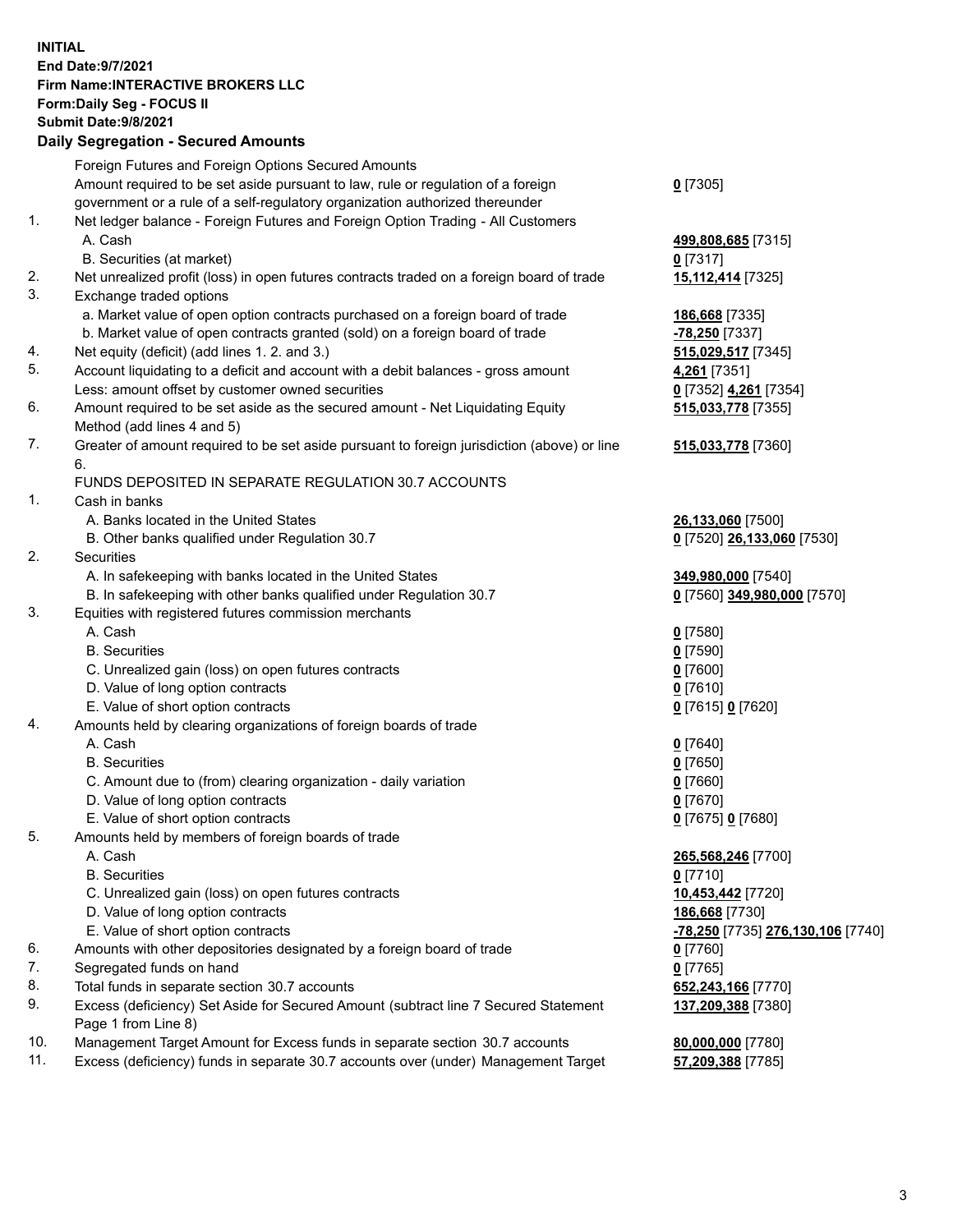**INITIAL End Date:9/7/2021 Firm Name:INTERACTIVE BROKERS LLC Form:Daily Seg - FOCUS II Submit Date:9/8/2021 Daily Segregation - Segregation Statement** SEGREGATION REQUIREMENTS(Section 4d(2) of the CEAct) 1. Net ledger balance A. Cash **6,889,378,668** [7010] B. Securities (at market) **0** [7020] 2. Net unrealized profit (loss) in open futures contracts traded on a contract market **78,780,941** [7030] 3. Exchange traded options A. Add market value of open option contracts purchased on a contract market **306,793,033** [7032] B. Deduct market value of open option contracts granted (sold) on a contract market **-248,714,832** [7033] 4. Net equity (deficit) (add lines 1, 2 and 3) **7,026,237,810** [7040] 5. Accounts liquidating to a deficit and accounts with debit balances - gross amount **1,249,551** [7045] Less: amount offset by customer securities **0** [7047] **1,249,551** [7050] 6. Amount required to be segregated (add lines 4 and 5) **7,027,487,361** [7060] FUNDS IN SEGREGATED ACCOUNTS 7. Deposited in segregated funds bank accounts A. Cash **1,632,406,279** [7070] B. Securities representing investments of customers' funds (at market) **3,186,258,395** [7080] C. Securities held for particular customers or option customers in lieu of cash (at market) **0** [7090] 8. Margins on deposit with derivatives clearing organizations of contract markets A. Cash **1,992,425,599** [7100] B. Securities representing investments of customers' funds (at market) **385,201,104** [7110] C. Securities held for particular customers or option customers in lieu of cash (at market) **0** [7120] 9. Net settlement from (to) derivatives clearing organizations of contract markets **-5,929,096** [7130] 10. Exchange traded options A. Value of open long option contracts **306,718,615** [7132] B. Value of open short option contracts **-248,670,233** [7133] 11. Net equities with other FCMs A. Net liquidating equity **0** [7140] B. Securities representing investments of customers' funds (at market) **0** [7160] C. Securities held for particular customers or option customers in lieu of cash (at market) **0** [7170] 12. Segregated funds on hand **0** [7150] 13. Total amount in segregation (add lines 7 through 12) **7,248,410,663** [7180] 14. Excess (deficiency) funds in segregation (subtract line 6 from line 13) **220,923,302** [7190] 15. Management Target Amount for Excess funds in segregation **155,000,000** [7194] **65,923,302** [7198]

16. Excess (deficiency) funds in segregation over (under) Management Target Amount Excess